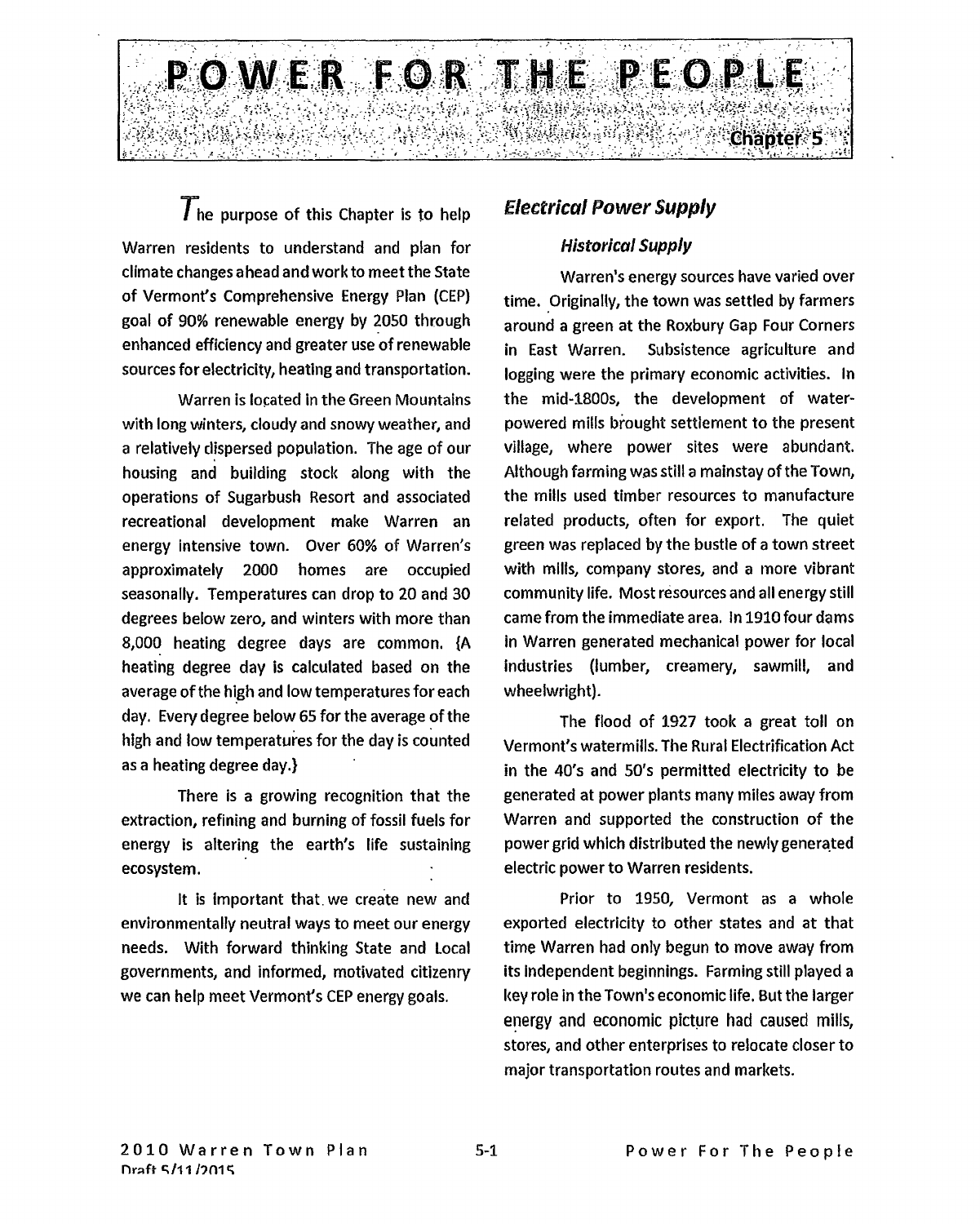The introduction of the ski industry to Warren in the 1950s brought economic vitality to the area along with the related infrastructure of the automobile era. People in Warren and elsewhere in Vermont began to rely heavily on petroleum products to run their cars, heat their homes and manufacture and transport the produce and products necessary for daily life.

The use of electricity increased rapidly as well. Figures from Green Mountain Power Corporation indicate that the Mad Bush substation's peak electrical demand has fluctuated from 3.4 mega watts (MVA) in 1966 to 16.73 mega watts in 2009 and 8.29 mega-watts in 2014.

| <b>Green Mtn</b><br>Power<br><b>Substation</b> | # of<br><b>Meters</b> in<br><b>Warren</b> | <b>Highest Recorded</b><br>Peak |         |
|------------------------------------------------|-------------------------------------------|---------------------------------|---------|
|                                                |                                           | 2009                            | 2014    |
| Madbush #38                                    | 997                                       | 16.73 MW                        | 8.29 MW |
| Irasville #39                                  | 858                                       | 8.41 MW                         | 7.21 MW |
| # of Meters                                    | 1855                                      |                                 |         |

Electrical demands have remained fairly stable over the past decade. The decline and subsequent stabilization in the Valley's peak demand are due to the implementation of the comprehensive electrical load management plan developed by Sugarbush and Green Mountain Power in 1989. The management plan was designed to stabilize energy demand and implement a conservation program at the ski area. Not surprisingly, Sugarbush Resort creates the largest electrical power demand in Warren. Snowmaking requires substantial amounts of Green Mountain Power electrical current from its Mad Bush substation on German Flats Road. Large investments by the Resort and the Green Mountain Valley School in cooperation with Efficiency Vermont and the Vermont Energy Investment Corporation (VEIC) have provided snowmaking upgrades and increased efficiency; dramatically reducing their power requirements.

In addition, Sugarbush has begun a series of environmental initiatives and upgrades that should help to further reduce its carbon footprint. The Town looks forward to the role of Sugarbush's leadership **in** this area.

Historically, there has been a relationship between energy costs, energy sources, location of development, and growth of the Town. First settled on its eastern upper plateau, where there was generally flat land suitable for farming, Warren began as a predominantly agricultural community. The dispersed farms had East Warren as their center where the common road intersects with Roxbury Mountain Road. Later the use of water power as an energy source concentrated mills and development along the river resulting in the establishment and growth of Warren Village. With the advent of the internal combustion engine, and the freedom afforded by it, the pattern of development became far more spread out. Houses, now, could be reached easily by car almost anywhere. Further, the automobile allowed easy construction of and access to winter recreation, the mainstay of our current economy.

#### *Current Supply*

Electricity is primarily supplied to the Valley by the Green Mountain Power Corporation. Green Mountain Power's sources of electricity are outlined in the chart below

Local distribution is provided by a 34.5 kilo volt (kV) transmission line and 12.47 kV distribution systems which comprise a looped line with sources in Montpelier and Middlesex. The capacity of the two substations, Irasville (#39) and Mad Bush (#38), serving the Valley was expanded in the late 1980s and has 10 MVA reserved capacity or about 45% of current load. Although adequate electrical capacity currently exists, past growth in Warren resulted in rapid increases in energy consumption.

2010 Warren Town Plan 5-2 Power For The People **Proft 5/11/2015**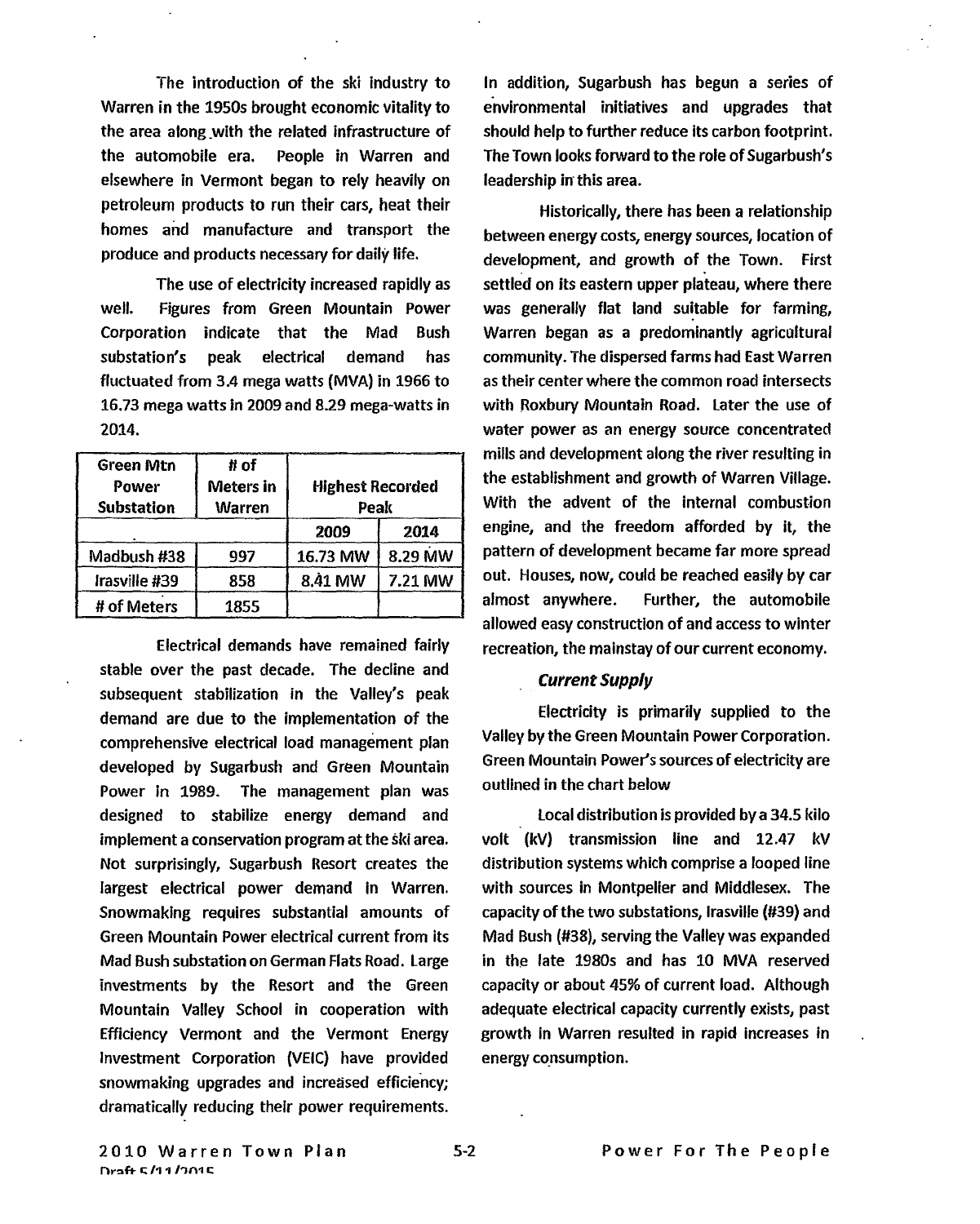

In 2010, GMP officials reported that no transmission and distribution improvements that would substantially increase the capacity of either the transmission lines feeding the area or the substations, Mad Bush and Irasville, are planned in the area over the next 5 years. Conservation and locally generated renewable power would make new capacity unnecessary.

## *Energy Demand*

#### **Residential**

Household energy use represents approximately 40% of total statewide energy consumption. Almost 80% of domestic demand is for space heating and domestic hot water. The remaining 20% runs miscellaneous appliances, lighting, cooking, drying and air conditioning. Space heating and hot water heating are affected by building design and construction. Other energy uses are affected primarily by personal choices and habits. The chart below provides the 2014 breakdown of heating sources for occupied households in Warren.

In 2012, the most common sources of residential heat were oil, bottled/tank LP gas, or wood. There are a number of cord wood suppliers in the Valley, four oil and gas suppliers in Waitsfield and Northfield, and additional suppliers in Waterbury and Montpelier serve the Valley.



#### *Transportation*

In Warren it is estimated that more than 40% of our fossil fuel usage is for transportation. The national average energy consumption for transportation is 27%. Almost half of the VT transportation energy is consumed by Commuters, shoppers, recreationists and others traveling in private automobiles. Public transit represents a very small portion (3%).

The size of our Town-40 square miles, minimal population of only 1731 residents, and the fact that all major shopping, banking, and entertainment opportunities existing outside of Warren, have created a community that needs, but cannot financially support, a public transportation system. The limited routes of the Mad Bus account for a very small part of total transportation. While Vermont invests in supporting excellent train connections to both sides of the state, getting to these locations can be challenging: During ski season, The Town of Warren and Sugarbush Resort only support limited routes of the Mad-Bus shuttle. Valley trails or bike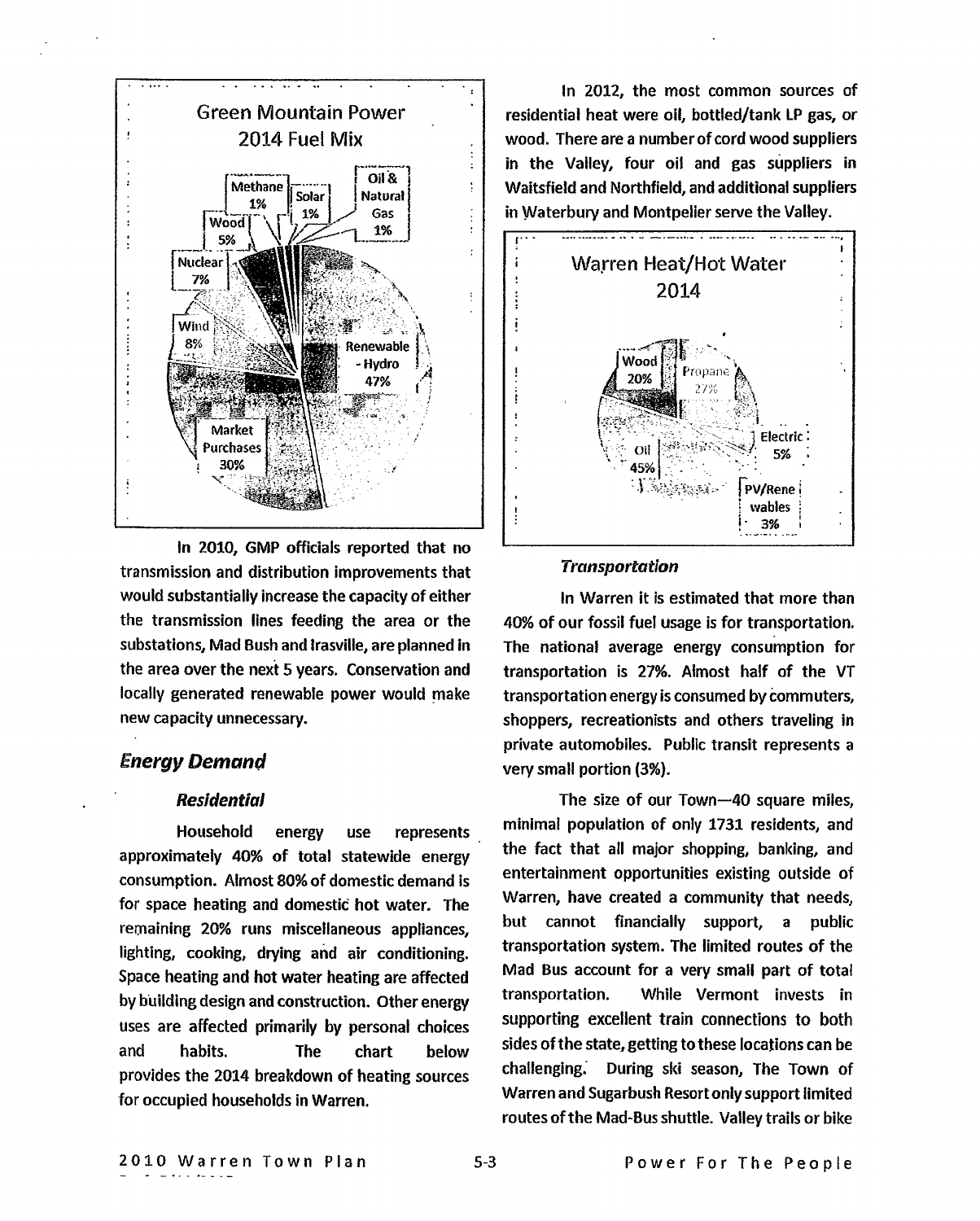lanes are also limited and not well integrated with the region. According to 2000 Census data, 85% of Warren residents drove vehicles to work, and only 9% of residents carpooled.

Equally important is for the Town to encourage and develop electric charging stations to further encourage the use of EV and hybrid cars. Charging stations need to be centrally located in the village centers. Considering that the average life of an automobile in Warren is 11 years, there will be a complete turnover of vehicles before 2020 and several more before the 2050 mark. Because transportation accounts for more than 40% of fossil fuel usage, promoting the adoption of fuel efficient cars should be encouraged.

### **Future Energy Potential**

#### *Energy Efficiency and Conservation*

Efficiency and conservation are key components to any reduction of fossil fuel use and are necessary if Warren is to meet renewable energy goals. Energy not used is a big step towards meeting these goals.

It is universally agreed that conservation and efficiency are the most cost-effective use of our energy dollars and can significantly reduce the investment necessary in renewable technologies while still achieving the same goals.

#### *Solar Energy*

The sun's energy can be used in three main areas to reduce energy consumption: hot water loads, heating and electrical production, and food supply. The amount of energy savings will depend upon site and economic constraints. New construction can and should utilize Vermont's "above-code" Energy Standards

The development of solar farms and group net metering projects for both residences and businesses/municipal facilities should be encouraged for Warren residents and businesses. Group net metering is critical to help Warren reach its goal of becoming a net-zero town, particularly as costs and efficiencies of solar technologies improve. For residents who live in less than ideal solar settings, this provides local residents the opportunity to not only "go solar" but permits the utility to increase its local renewable footprint without adding liability and complexity for the home or business owner.

Almost 60 years ago, Bell Labs scientists developed the photovoltaic cell. Two years later they began installing grid —tied PV panels. In 2003, Vermont enacted net metering laws to encourage small solar energy generation projects. Since then, Warren has seen both additional tracking and fixed installations of photovoltaics. With Federal, State and GMP incentives, this renewable energy resource is becoming more economically inviting. By mid-2014, Warren had 7 ground mounted grid-tied photovoltaic arrays, generating a total of 59kW and 18 roof-mounted, grid tied arrays, generating 86.56 kW. Completed in late 2014, the fixed, ground mounted array at the Warren Elementary School adds 165 more kW to the Town's solar portfolio.

#### *Wood Energy*

Wood is a plentiful resource and, with wise management, could supply an even more significant share of Warren's energy needs. It is important to note that wood burning can present safety and air quality issues; but these issues may be addressed using caution, proper maintenance and the latest in wood heat technology. Warren may be susceptible to air pollution due to its geographic location surrounded by mountains, however, with proper management burning woad may reduce overall greenhouse emissions. Done correctly, increasing usage of Warren renewable energy sources such as wood would save residents money and stimulate the local economy.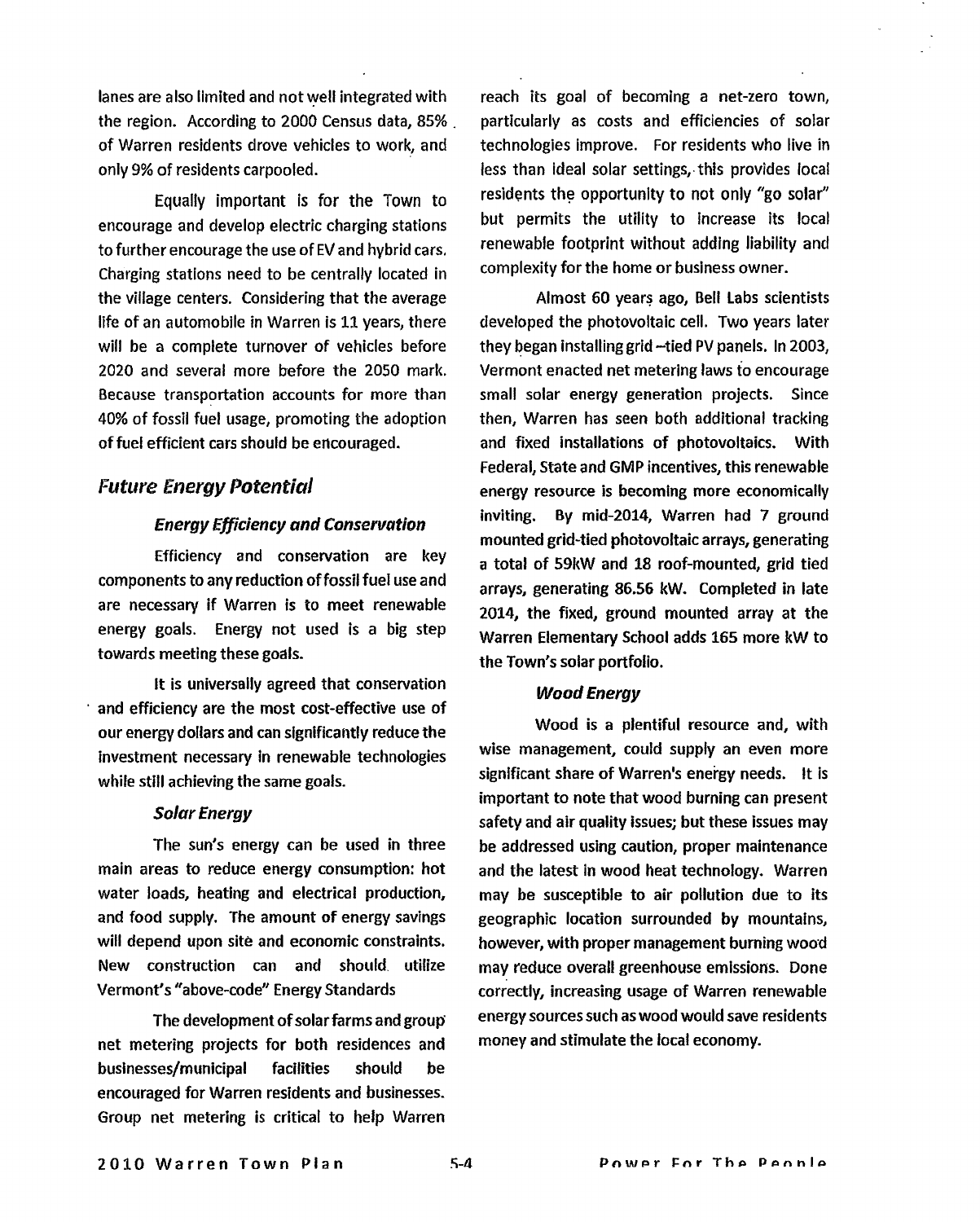#### *Wind Energy*

Like most regions with ridgelines, the Town of Warren has potential for the development of wind energy generation facilities. While this potential has been mapped using computer models, very little actual wind testing has been done at this point. The computer modeled wind energy potential is mapped as part of the Renewable Energy Atlas of Vermont, and can be viewed at www.vtenergyatlas.com.

As a community, and as a municipality, the Town of Warren has always encouraged the use of renewable energy generation; and we see wind energy as an important part of the Town's efforts to meet the energy needs of the Town. In alignment with the State Comprehensive Energy Plan we hope to see 25% of our total electrical needs (currently about 25 **Mw)** met by Warren based renewable generation by the year 2025. Electricity generated by wind should be able to provide 20% of that goal or 5% of total electrical needs statewide.

The Town of Warren should continue to facilitate development of Warren based wind projects in order to achieve these renewable energy goals by means of community distributed and small-scale wind projects, particularly ones that can take advantage of net-metering.

The Town of Warren does not see largescale or utility-scale wind generation as an appropriate fit for our town due to a variety of issues including a lack of adequate transmission facilities, and conflict with existing glider flight patterns along the Northfield Ridge.

#### *Hydroelectric Energy*

While hydro-electric drove much of the energy needs in Warren in the 19<sup>th</sup> and early 20<sup>th</sup> century, today much of our hydro-electric based energy comes from Hydro-Quebec. While there is a renewed interest in energy that is produced locally from renewable sources, hydro-electric generation facilities present challenges of scale, heath, land/resource use and aesthetics, just as all power sources pose. That said, hydro-electric power will continue to be a part of the State's energy portfolio and with proper planning small scale hydro could be part of Warren's energy portfolio.



In recent years, the Brooks Dam in Warren Village, by virtue of its continued existence, has been viewed as the only feasible site in Warren for hydro power generation. in the past, it generated electricity which was sold to Green Mountain Power

Any hydro power development can impact aquatic life in rivers and streams. Impoundments .can cause unnatural increases in water temperature, flood upstream shore lands, increase siltation, Isolate fish populations, block fish passage and often destroy salmonid spawning areas. Technological developments in small- and micro-hydro may present opportunities for new hydro power generation in Warren without the impacts of requiring a new dam.

#### **Clustering Development**

The Town of Warren should continue to encourage more compact developments and development areas. Clustered development as 'opposed to conventional subdivisions preserve more land for open/recreational space, provide a better setting for community building, make possible local agriculture production, and ease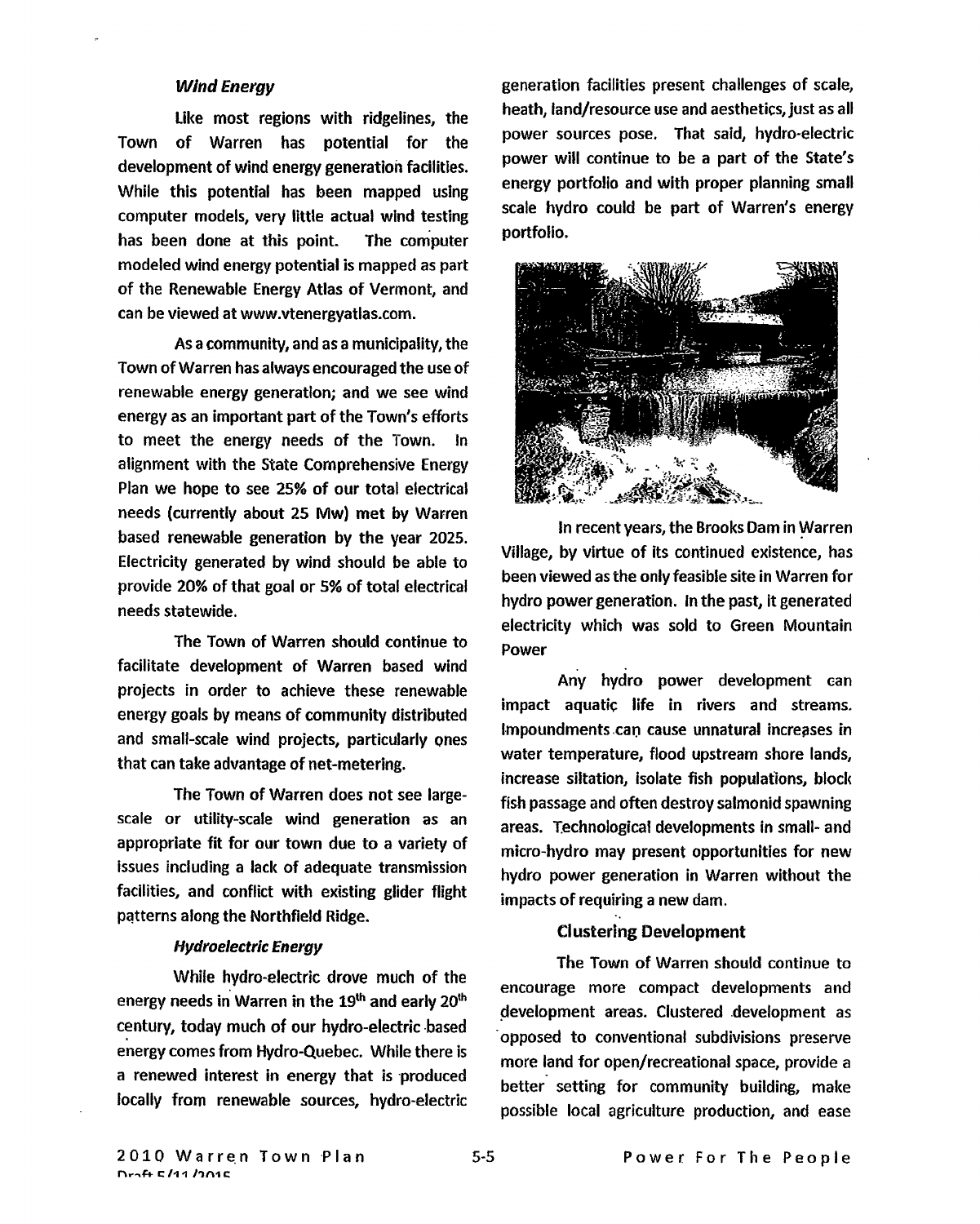storm water management. Clustered development makes more ecological and economic sense.

The economic benefits of clustered development include having fewer roads, sewer/drainage, and electric/gas utility Infrastructure to construct and maintain. Clustering development also reduces travel time for services and provides a better setting for public transportation, increased bicycle usage, and pedestrianism. This subsequently lessons petroleum usage, and reduces Co2 emissions

As petroleum prices rise over time, the cost of maintaining widely dispersed development will become increasingly difficult for both individuals and towns to support. Costs associated with school buses, road and utility maintenance, and other transportation will increase. Clustering development is an important tool for cutting down on energy usage.



Objective 5.1. Foster **quality growth and controlled development in Town by directing growth to specified centers served by energy infrastructure. Limit growth in areas of town not served presently.** 

- **a) Continue to limit the types of land use and allowable density in areas outside the designated growth centers and in the least accessible areas of town, including the Forest Reserve (FR) District (see Chapter 10).**
- **b) Through Land Use and Development Regulations, encourage clustered and multi-family housing in new residential developments (see Chapter 10) and provide opportunities for appropriate home occupations and larger home-based businesses to minimize commuting to work (see Chapter 9).**
- **c) Amend the Land Use and** Development Regulations to encourage innovation in energy conservation and energy efficiency by providing incentives for concentrating development in appropriate locations (e:g., grant density **bonuses to developments employing solar design and**  energy efficiency).
- d) Encourage clustered or concentrated patterns in the Land Use and Development Regulations to minimize land consumption and excessive curb cuts, to enable pedestrian and bicycle travel, and to avoid strip or linear development (see Chapter 10).
- e) Through the Memorandum of Understanding administered by the MRVPD, continue to ensure that expansion and development activities at Sugarbush do not exceed the current or planned capacity of local electrical supplies.
- f) Encourage Sugarbush to develop affordable employee housing appurtenant to the resort property
- g) Continue ongoing contact with Green Mountain Power regarding growth and future electrical capacity issues.

#### **Implementation Strategies**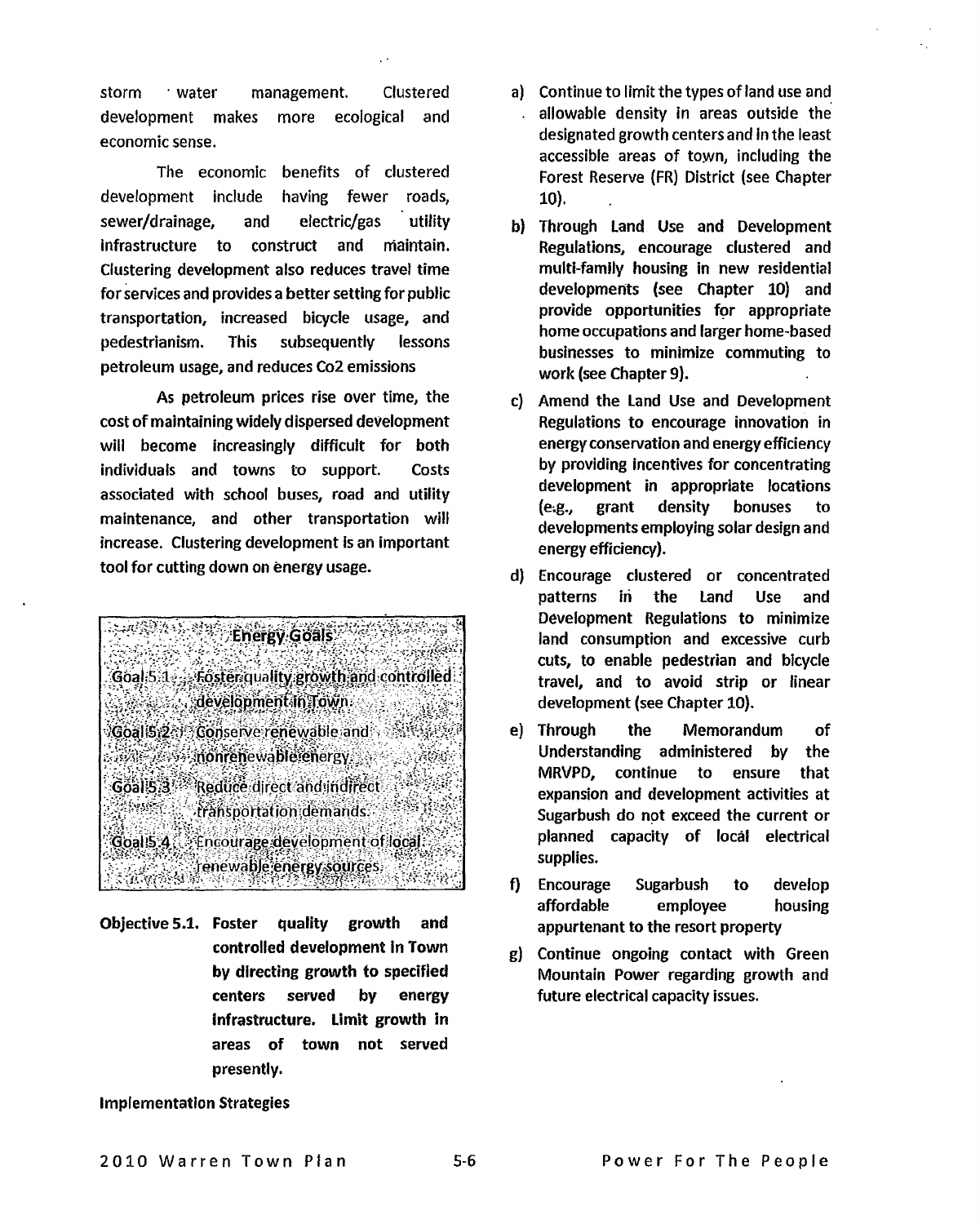Objective 5.2. Conserve renewable and nonrenewable energy by establishing a strong and visible commitment to energy efficiency and conservation.

#### Implementation Strategies

- a) Take corrective measures to reduce energy use in municipal buildings by implementing recommendations from 2008 Energy Audit.
- b) Encourage maximum conservation of electricity and promote its use in applications where it functions most efficiently, such as lighting, motor operation, and certain industrial processes.
- c) Educate citizens about the need for sustainable energy practices. For example: provide technical information to builders and developers, make new public buildings models of energy efficiency, and/or integrate local energy issues into education curricula.
- d) Educate, and using a checklist as part of the building permit application process, encourage local residents to improve energy efficiency and conservation
- e) Educate and encourage local residents to embrace more energy efficient transportation initiatives. Encourage reduced travel through car pools. Promote electric vehicle use.
- Objective 5.3. **Reduce direct and indirect transportation demands by creating opportunities for walking, cycling and other energy efficient alternatives to the automobile.**

#### **Implementation Strategies**

a) Complete a recreation and pedestrian path network plan for Warren. Encourage through regulatory and non-regulatory methods, the donation or provision of path easements from developers to enable creation of paths. Seek similar easements from owners of lands not proposed for development.

- b) Continue to support state and regional public- transportation systems, including the Valley transit system. Ensure continued service to Warren Village.
- c) Improve pedestrian access in the Lincoln Peak/Sugarbush Village growth center.
- d) Encourage employers to provide incentives to promote energy efficient commuting (e.g. ride sharing, bicycling, Valley public transit).
- ej Encourage additional coordination between Warren/Sugarbush and Waterbury with Amtrak schedules to encourage more mass transit use between Amtrak and the Valley.
- f) Complete a recreation and pedestrian path network plan for Warren. Encourage through regulatory and non-regulatory methods, the donation or provision of path easements from developers to enable creation of paths. Seek similar easements from owners of lands not proposed for development.
- **Objective 5.4. Encourage the development of local renewable energy sources while bolstering the local economy and conserving forest lands as a renewable resource.**

#### **Implementation Strategies**

- a) Encourage the development of renewable energy projects (solar, wind) to enable town residents who do not have the appropriate landscape to take advantage of renewable energy initiatives at off-site locations (grid tied).
- b) Amend the Land Use and Development Regulations to develop an ordinance regarding off-the grid energy generation specific to private wind type facilities.
- c) Allow flexible standards in the Land Use and Development Regulations for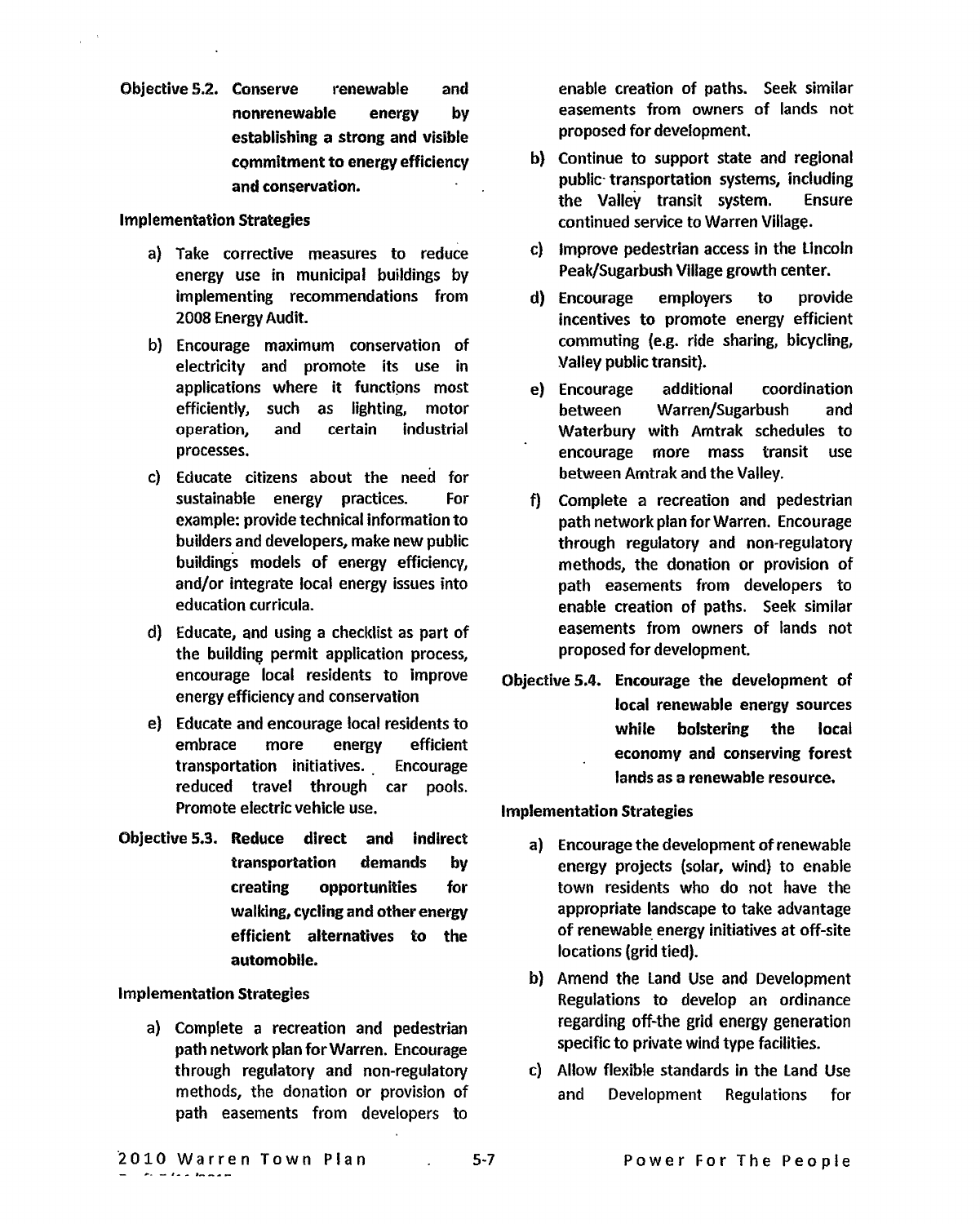renewable energy generation and transmission facilities.

- d) Develop siting guidelines for developers of wind and solar projects, to aid permit process uniformity and weigh community benefits and impacts
- e) Develop site decommissioning plans for wind and solar projects to cover deconstruction and remediation upon permanent retirement of each turbine or solar array, where appropriate, as well as the entire site.
- f) Encourage sustainable forest management to ensure wood supply for the future; implement all relevant forest land conservation policies of this Plan.
- g) Maintain the Forest Reserve (FR) District (see Chapter 10).

 $\ddot{\phantom{a}}$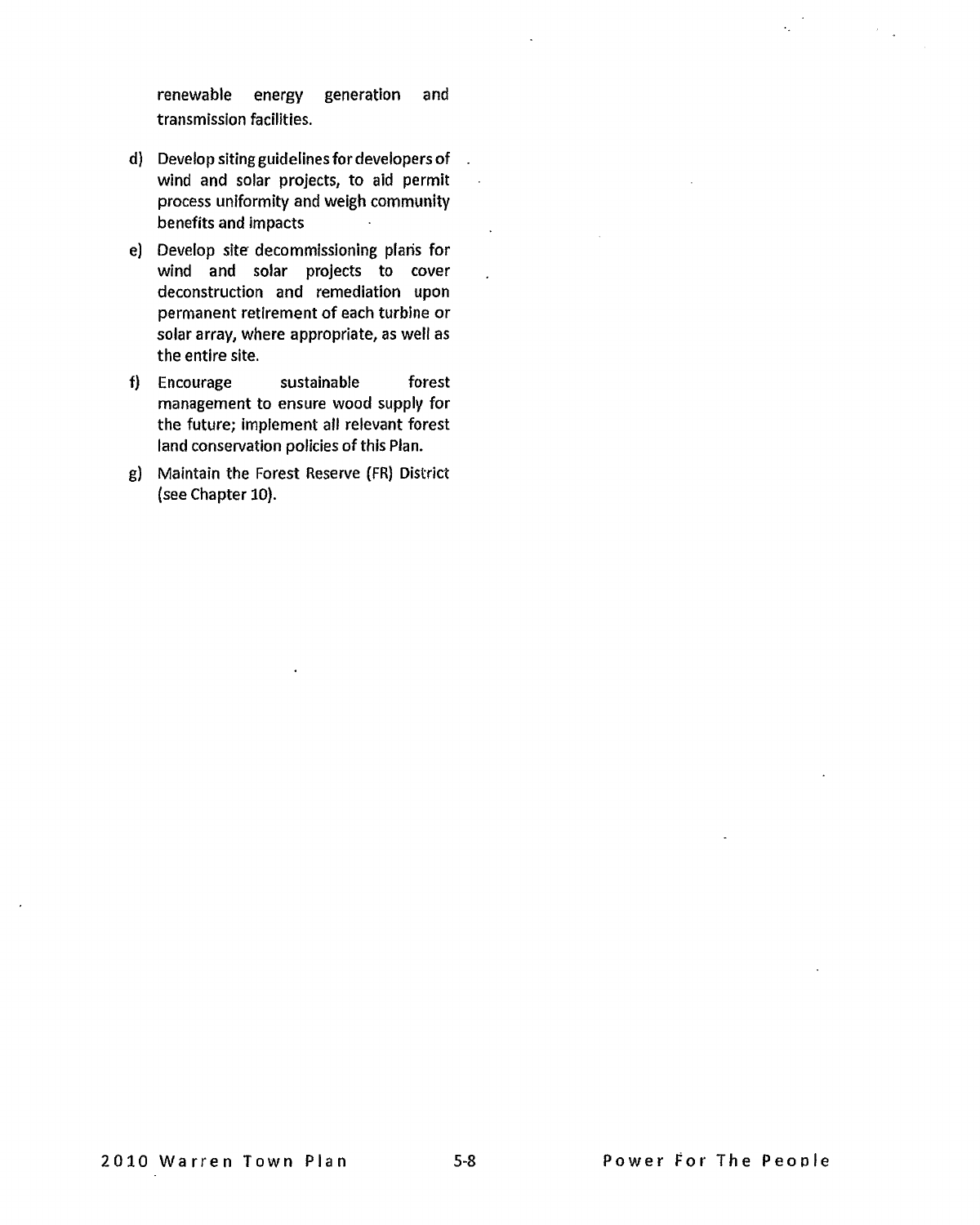# **WARREN ENERGY COMMITTEE FIVE YEAR PLAN AN ADDENDUM TO THE WARREN TOWN PLAN, CHAPTER 5**

# **TABLE OF CONTENTS**

| <b>INTRODUCTION</b>                                                                 |
|-------------------------------------------------------------------------------------|
|                                                                                     |
|                                                                                     |
|                                                                                     |
| The 2011 Vermont Comprehensive Energy Plan - Vermont's Energy Future5               |
|                                                                                     |
|                                                                                     |
|                                                                                     |
|                                                                                     |
|                                                                                     |
|                                                                                     |
|                                                                                     |
|                                                                                     |
|                                                                                     |
| Solar Farms/Gardens - group metering for Residences, small businesses and municipal |
|                                                                                     |
|                                                                                     |
|                                                                                     |
|                                                                                     |
|                                                                                     |
|                                                                                     |
|                                                                                     |